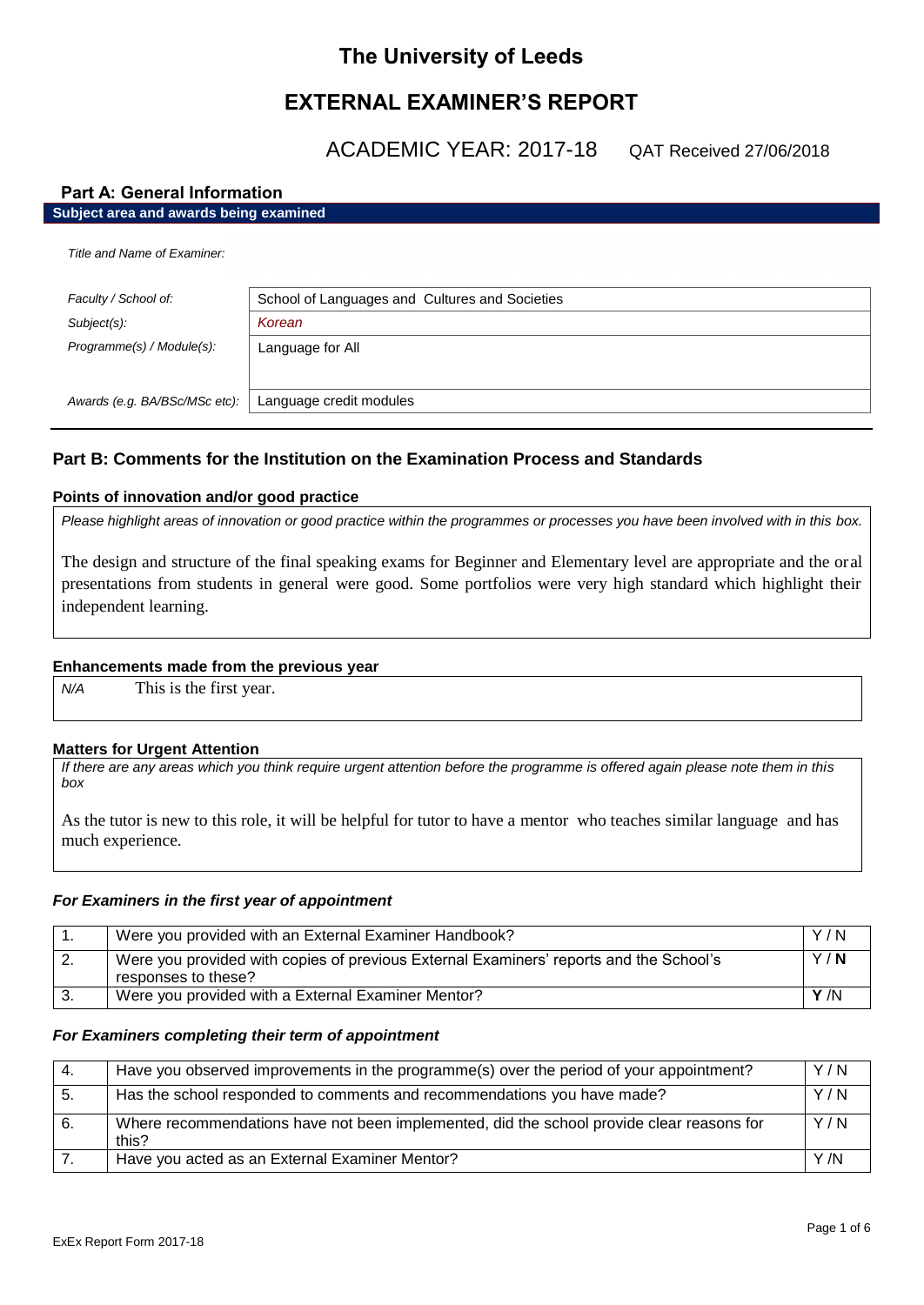*Please comment on your experience of the programme(s) over the period of your appointment, remarking in particular on changes from year to year and the progressive development and enhancement of the learning and teaching provision, on standards achieved, on marking and assessment and the procedures of the School*

### **Standards**

| 8.                | Is the overall programme structure coherent and appropriate for the level of study?                                                                                                                   | Y/N              |
|-------------------|-------------------------------------------------------------------------------------------------------------------------------------------------------------------------------------------------------|------------------|
| 9.                | Does the programme structure allow the programme aims and intended learning outcomes to be<br>met?                                                                                                    | $\overline{Y/N}$ |
| 10.               | Are the programme aims and intended learning outcomes commensurate with the level of award?                                                                                                           | $\overline{Y/N}$ |
| $\overline{11}$ . | Did the Aims and ILOs meet the expectations of the national subject benchmark (where relevant)?                                                                                                       | $\overline{Y/N}$ |
| $\overline{12}$ . | Is the programme(s) comparable with similar programmes at other institutions?                                                                                                                         | $\overline{Y/N}$ |
|                   | Please use this box to explain your overall impression of the programme structure, design, aims and intended<br>learning outcomes.                                                                    |                  |
| $\overline{1}3.$  | Is the influence of research on the curriculum and learning and teaching clear?                                                                                                                       | Y/N              |
|                   | Please explain how this is/could be achieved (examples might include: curriculum design informed by current research<br>in the subject; practice informed by research; students undertaking research) |                  |
| 14.               | Does the programme form part of an Integrated PhD?                                                                                                                                                    | Y/N              |
|                   | Please comment on the appropriateness of the programme as training for a PhD:                                                                                                                         |                  |
| 15.               | Does the programme include clinical practice components?                                                                                                                                              | Y/N              |
|                   | Please comment on the learning and assessment of practice components of the curriculum here:                                                                                                          |                  |
| 16.               | Is the programme accredited by a Professional or Statutory Regulatory Body (PSRB)?                                                                                                                    | $\overline{Y/N}$ |
|                   | Please comment on the value of, and the programme's ability to meet, PSRB requirements here:                                                                                                          |                  |

# **Assessment and Feedback**

| 17. | Does the programme design clearly align intended learning outcomes with assessment?                                                                                                                                                                                                                                                                      | Y/N |
|-----|----------------------------------------------------------------------------------------------------------------------------------------------------------------------------------------------------------------------------------------------------------------------------------------------------------------------------------------------------------|-----|
|     | Please comment on the assessment methods and the appropriateness of these to the ILOs, in particular: the design<br>and structure of the assessment methods, and the arrangements for the marking of modules and the classification of awards; the<br>quality of teaching, learning and assessment methods that may be indicated by student performance. |     |
| 18. | Is the design and structure of the assessment methods appropriate to the level of award?                                                                                                                                                                                                                                                                 | Y/N |
| 19. | Were students given adequate opportunity to demonstrate their achievement of the programme<br>aims and intended learning outcomes?                                                                                                                                                                                                                       | Y/N |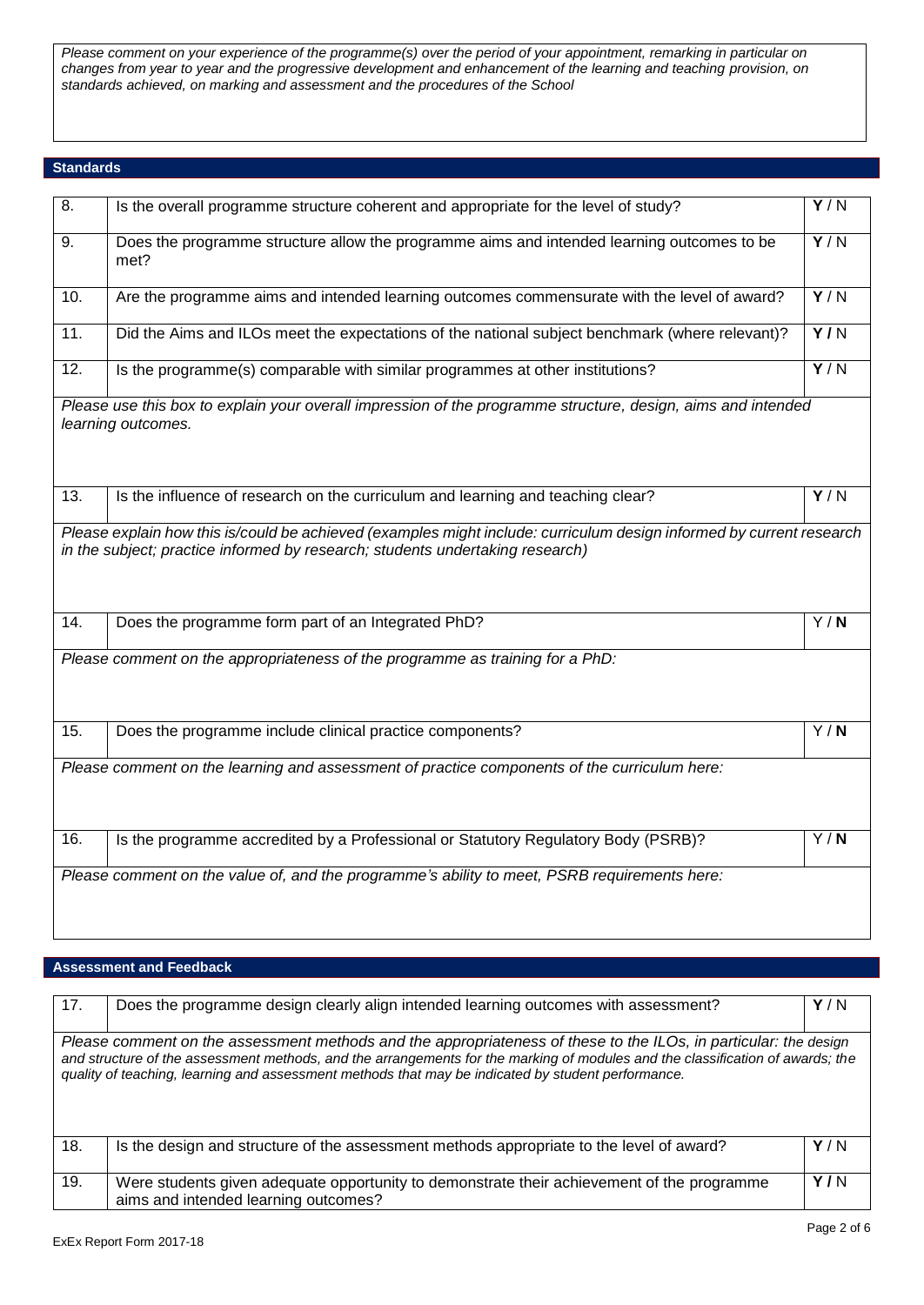*Please comment on the academic standards demonstrated by the students and, where possible, their performance in relation to students on comparable courses; the strengths and weaknesses of the students as a cohort:*

As I mentioned above, one of the strength of the programmes is a high quality of students' portfolios which enable them to search more than what they can learn from the classroom and reflect their findings.

*Please use this box to provide any additional comments you would like to make in relation to assessment and feedback:*

### **The Progression and Awards Process**

| 20.               | Were you provided with guidance relating to the External Examiner's role, powers and<br>responsibilities in the examination process?                                   | Y/N              |
|-------------------|------------------------------------------------------------------------------------------------------------------------------------------------------------------------|------------------|
| $\overline{21}$ . | Was the progression and award guidance provided sufficient for you to act effectively as an<br><b>External Examiner?</b>                                               | Y/N              |
| $\overline{22}$ . | Did you receive appropriate programme documentation for your area(s) of responsibility?                                                                                | Y/N              |
| 23.               | Did you receive appropriate module documentation for your area(s) of responsibility?                                                                                   | $\overline{Y/N}$ |
| 24.               | Did you receive full details of marking criteria applicable to your area(s) of responsibility?                                                                         | Y/N              |
| 25.               | Were you provided with all draft examination papers/assessments?                                                                                                       | Y/N              |
| $\overline{26}$ . | Was the nature and level of the assessment questions appropriate?                                                                                                      | Y/N              |
| $\overline{27}$ . | Were suitable arrangements made to consider your comments on assessment questions?                                                                                     | Y/N              |
| 28.               | Was sufficient assessed work made available to enable you to have confidence in your evaluation<br>of the standard of student work?                                    | $\overline{Y/N}$ |
| 29.               | Were the examination scripts clearly marked/annotated?                                                                                                                 | $\overline{Y/N}$ |
| $\overline{30}$ . | Was the choice of subjects for final year projects and/or dissertations appropriate?                                                                                   | Y/N              |
| $\overline{31}$ . | Was the method and standard of assessment appropriate for the final year projects and/or<br>dissertations?                                                             | Y/N              |
| $\overline{32}$ . | Were the administrative arrangements satisfactory for the whole process, including the operation of<br>the Progression and Awards Board? (External examiners' meeting) | Y/N              |
| 33.               | Were you able to attend the Progression and Awards Board meeting?                                                                                                      | Y/N              |
| 34.               | Were you satisfied with the recommendations of the Progression and Awards Board?                                                                                       | Y/N              |
| $\overline{35}$ . | Were you satisfied with the way decisions from the School Special Circumstances meeting were<br>communicated to the Progression and Awards Board?                      | Y/N              |
|                   | Please use this box to provide any additional comments you would like to make on the questions above:                                                                  |                  |

# **Other comments**

#### **Please use this box if you wish to make any further comments not covered elsewhere on the form**

Although it was first time for tutor to deliver the programme, he carefully followed the curriculum and performed well. I would like to congratulate hard work. This was first year as well as mine as an external examiner. During the process, there were some miscommunication and delayed information which caused a bit of problems.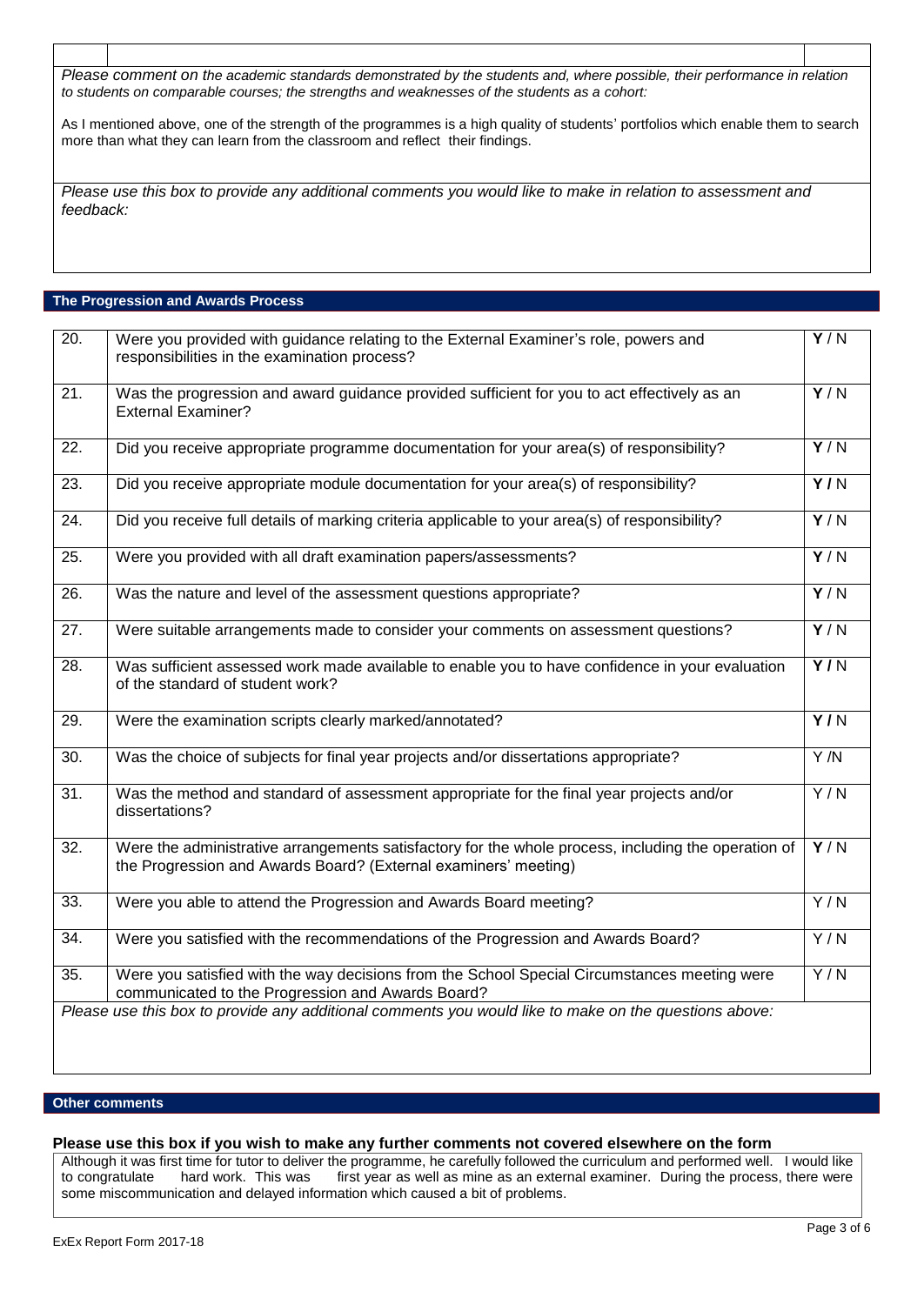I think that markings is generous, consequently the mean average is too high. However this is something that the tutor needs to look into for next academic year.

Finding/ matching students' exams with their names (one name was different from what is called) wasn't easy. Hopefully the tutor upload students exam papers and recordings according to the list (or table) provides for the tutor upload students exam papers and recordings according to the list (or table) easily next year.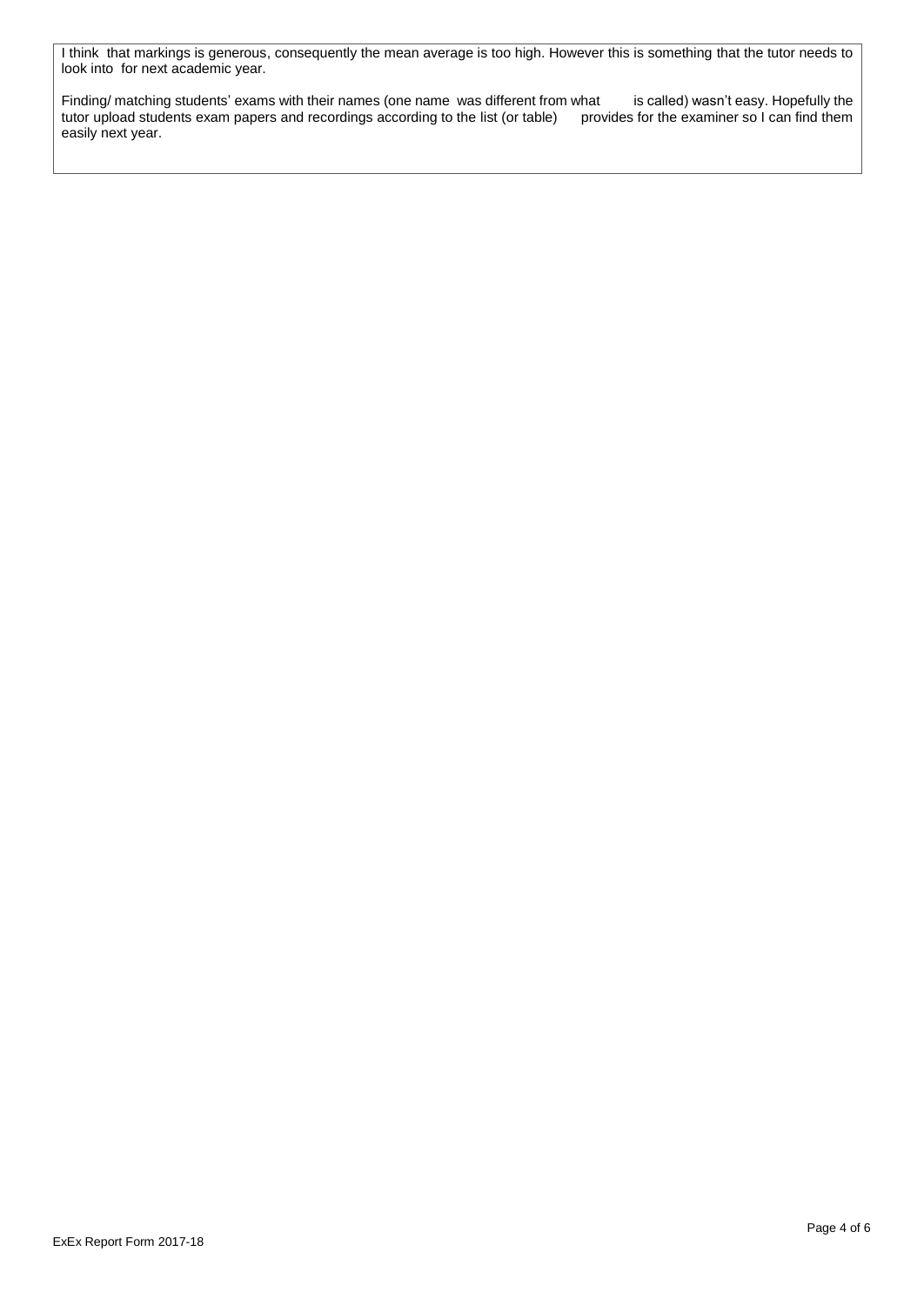| Name of School and Head of School (or nominee) |  |
|------------------------------------------------|--|
|------------------------------------------------|--|

*Title and Name of Examiner:*

| Subject(s):                   | Korean                                                                                   |
|-------------------------------|------------------------------------------------------------------------------------------|
| Programme(s) / Module(s):     |                                                                                          |
|                               |                                                                                          |
| Awards (e.g. BA/BSc/MSc etc): |                                                                                          |
|                               |                                                                                          |
| Title and Name of Responder:  |                                                                                          |
| Position*:                    | Director of Languages for All                                                            |
| Faculty / School of:          | AHC/LCS                                                                                  |
| Address for communication:    | School of Languages, Cultures and Societies<br><b>Michael Sadler Building</b><br>LS2 9JT |
| Email:                        |                                                                                          |
| Telephone:                    |                                                                                          |

*\*If the individual responding to the report is not the Head of School please state their position within the School.*

#### **Completing the School response**

The completed School response (including the full original report) should be attached to an e-mail and sent to the Pro-Dean for Student Education in the relevant Faculty. Following approval by the Pro-Dean for Student Education, the School must send the response (including the full original report) directly to the External Examiner. A copy must also be emailed to the Quality Assurance Team at gat@leeds.ac.uk. External Examiners should receive a formal response no later than six weeks after receipt of the original report.

#### *Response to Points of innovation and/or good practice*

We are very pleased that the External Examiner has identified the final speaking exams for Beginners and Elementary, and students presentations to be examples of good practice.

#### *Response to Enhancements made from the previous year*

N/A

# *Response to Matters for Urgent Attention*

*If any areas have been identified for urgent attention before the programme is offered again please provide a specific response to them here:*

We would like to reassure the External Examiner that the tutor is working very closely this year with experienced colleagues and supported by the Director of LfA.

# *Response to questions 1-7 (and related comments)*

*Schools may provide a general response; however, where Examiners raise specific points these must be addressed individually:*

N/A

#### **Standards**

#### *Response to questions 8 to 16 (and related comments)*

*Schools may provide a general response; however, where Examiners raise specific points these must be addressed individually:*